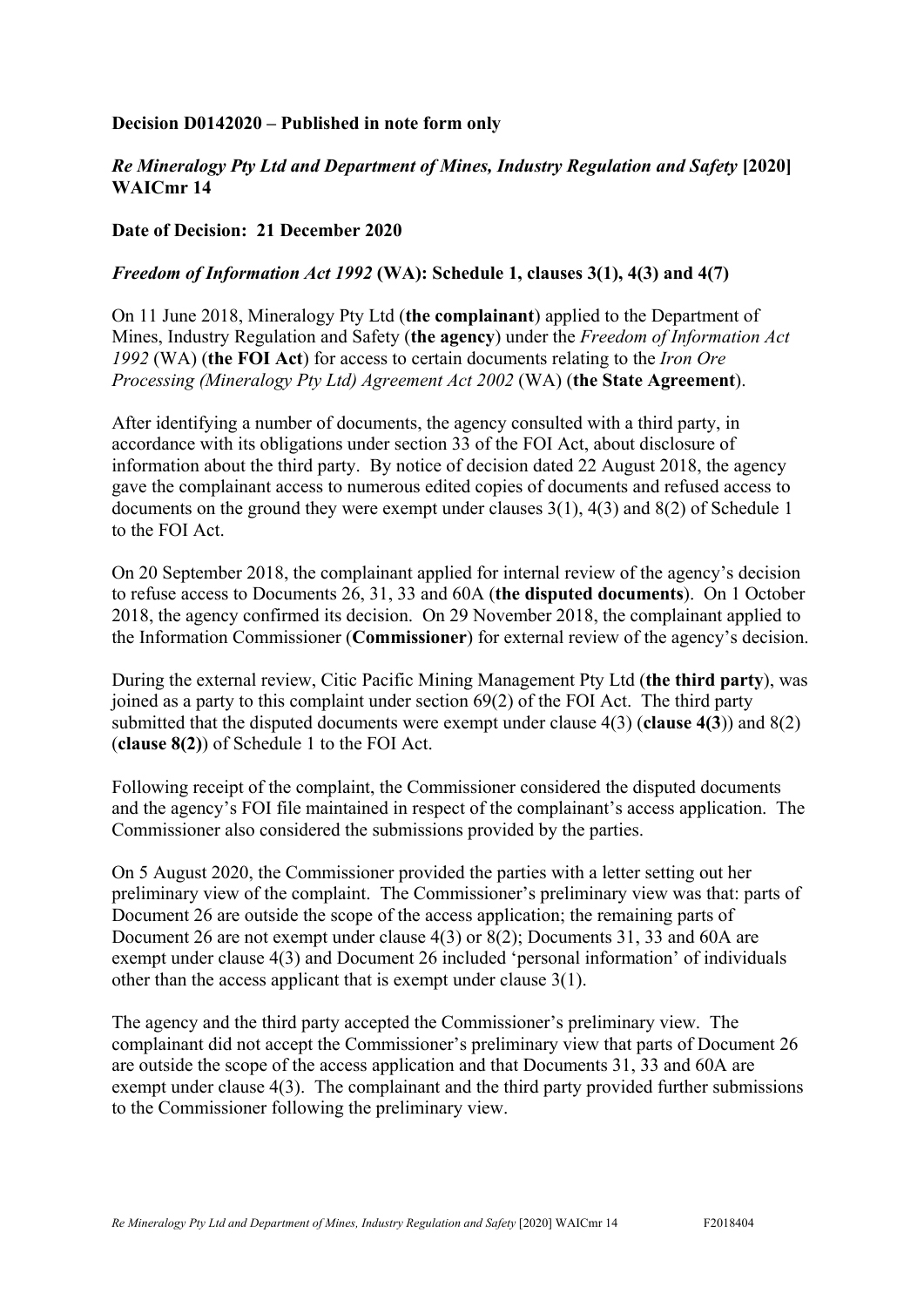The complainant submitted that, under subparagraph 1(d) of the access application, the requested documents extended to a broader range of documents than described by the Commissioner in the preliminary view. However, the Commissioner considered that subparagraph 1(d) clearly requested correspondence between the Minister and the parties set out in the Schedule in the access application. Parts of Document 26 were outside the scope of the access application because they did not include correspondence with the Minister.

The complaint's further submissions in relation to clause 4(3) and 4(7) were based on the proposition that there was an obligation on the State to provide Documents 31, 33 and 60A to the complainant under clause 11(2)(b) of the State Agreement. Further, the complainant submitted that for the purpose of considering if documents are exempt, there was no distinction between the State, as a party to the State Agreement, and the agency as the party dealing with the access application under the FOI Act.

The exemption in clause 4(3) is concerned with protecting from disclosure information about the business, professional, commercial or financial affairs of a person. The exemption consists of two parts and the requirements of both parts (a) and (b) must be satisfied in order to establish a prima facie claim for exemption. If the requirements of both parts (a) and (b) are satisfied, the application of the limit on the exemption in clause 4(7), the public interest, must also be considered.

The Commissioner considered that disclosure of Documents 31, 33 and 60A would reveal information about the business, professional, commercial or financial affairs of the third party. The Commissioner also considered that disclosure of the documents could reasonably be expected to have an adverse effect on those affairs.

Where the third party was engaged in the highly competitive business of mining a specific kind of substance, the Commissioner considered that disclosure of the documents could reasonably be expected to reveal information about the specific sales processes of the third party and that competitors could use this information to compete with the third party.

In considering clause 4(7), the Commissioner considered that the objects of the FOI Act, as described at section 3(1), are to make the persons and bodies that are responsible for State and local government more accountable to the public. The Commissioner considered she was required to weigh the public interests for and against the agency disclosing documents under the FOI Act. The Commissioner was not persuaded by the complainant's submission that the State, as a party to the State Agreement, and the agency are to be regarded as equivalent entities for the purpose of assessing the public interest.

Weighing against disclosure, in *Re McGowan and Minister for Regional Development*  [2011] WAICmr 2, the former Information Commissioner observed at [68] that:

*Although I consider that individuals and organisations undertaking business with government in relation to the management and development of the State's mineral resources must necessarily expect to be subject to a higher degree of scrutiny and accountability in respect of that work, I do not consider it to be in the public interest that such persons should suffer commercial disadvantage because of it. Clearly, that is what the exemptions in clause 4 are designed to avoid.*